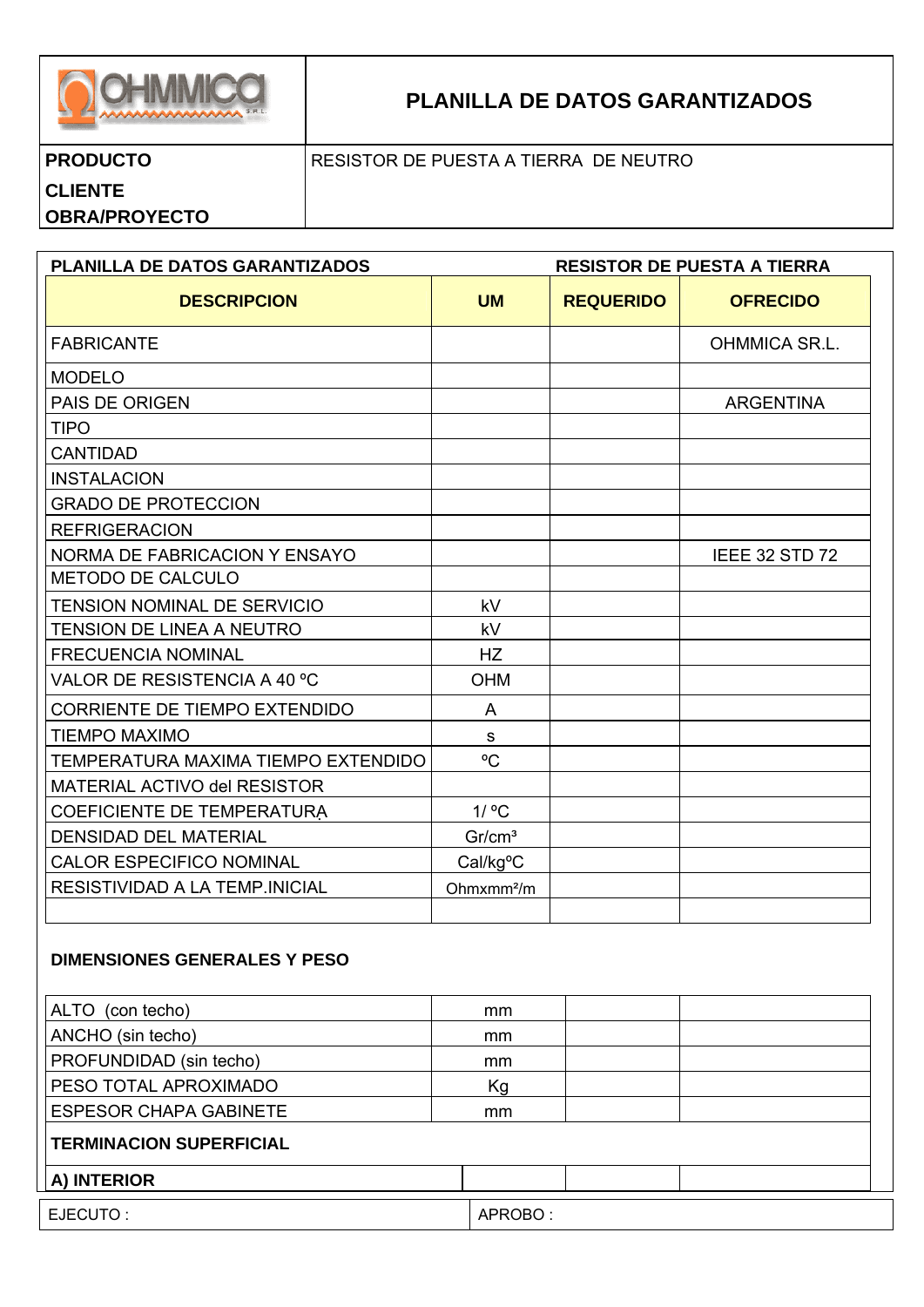

# **PLANILLA DE DATOS GARANTIZADOS**

| <b>PRODUCTO</b> |  |  |  |
|-----------------|--|--|--|
|                 |  |  |  |

### RESISTOR DE PUESTA A TIERRA DE NEUTRO

## **CLIENTE**

**OBRA/PROYECTO** 

| <b>TIPO</b>                                                                                                  |                 |                                   |                 |  |
|--------------------------------------------------------------------------------------------------------------|-----------------|-----------------------------------|-----------------|--|
| <b>COLOR</b>                                                                                                 |                 |                                   |                 |  |
| <b>B) EXTERIOR</b>                                                                                           |                 |                                   |                 |  |
| <b>TIPO</b>                                                                                                  |                 |                                   |                 |  |
| <b>COLOR</b>                                                                                                 |                 |                                   |                 |  |
| <b>ESPESOR</b>                                                                                               | <b>MICRONES</b> |                                   |                 |  |
|                                                                                                              |                 |                                   |                 |  |
| <b>PROTOCOLO DE ENSAYO</b>                                                                                   |                 |                                   |                 |  |
| <b>ENSAYO DE RIGIDEZ DIELECTRICA</b><br>A FRECUENCIA INDUSTRIAL<br>1 MINUTO A 50 HZ según norma IEEE32 std72 | kVef            |                                   |                 |  |
| <b>RESISTENCIA OHMMICA</b>                                                                                   |                 |                                   |                 |  |
| <b>RESISTENCIA AISLACION</b>                                                                                 |                 |                                   |                 |  |
| <b>CONTROL DIMENSIONAL</b>                                                                                   |                 |                                   |                 |  |
|                                                                                                              |                 |                                   |                 |  |
|                                                                                                              |                 |                                   |                 |  |
| PLANILLA DE DATOS GARANTIZADOS                                                                               |                 | <b>TRANSFORMADOR DE CORRIENTE</b> |                 |  |
|                                                                                                              |                 |                                   |                 |  |
| <b>DESCRIPCION</b>                                                                                           | <b>UM</b>       | <b>REQUERIDO</b>                  | <b>OFRECIDO</b> |  |
| <b>FABRICANTE</b>                                                                                            |                 |                                   |                 |  |
| <b>MODELO</b>                                                                                                |                 |                                   |                 |  |
| PAIS DE ORIGEN                                                                                               |                 |                                   |                 |  |
| <b>TIPO</b>                                                                                                  |                 |                                   |                 |  |
| <b>CANTIDAD</b>                                                                                              |                 |                                   |                 |  |
| <b>INSTALACION</b>                                                                                           |                 |                                   |                 |  |
| TENSION NOMINAL DE SERVICIO                                                                                  | $\vee$          |                                   |                 |  |
| <b>RELACION</b>                                                                                              | A               |                                   |                 |  |
| <b>PRESTACION</b>                                                                                            | VA              |                                   |                 |  |
| <b>CLASE</b>                                                                                                 |                 |                                   |                 |  |
|                                                                                                              |                 |                                   |                 |  |